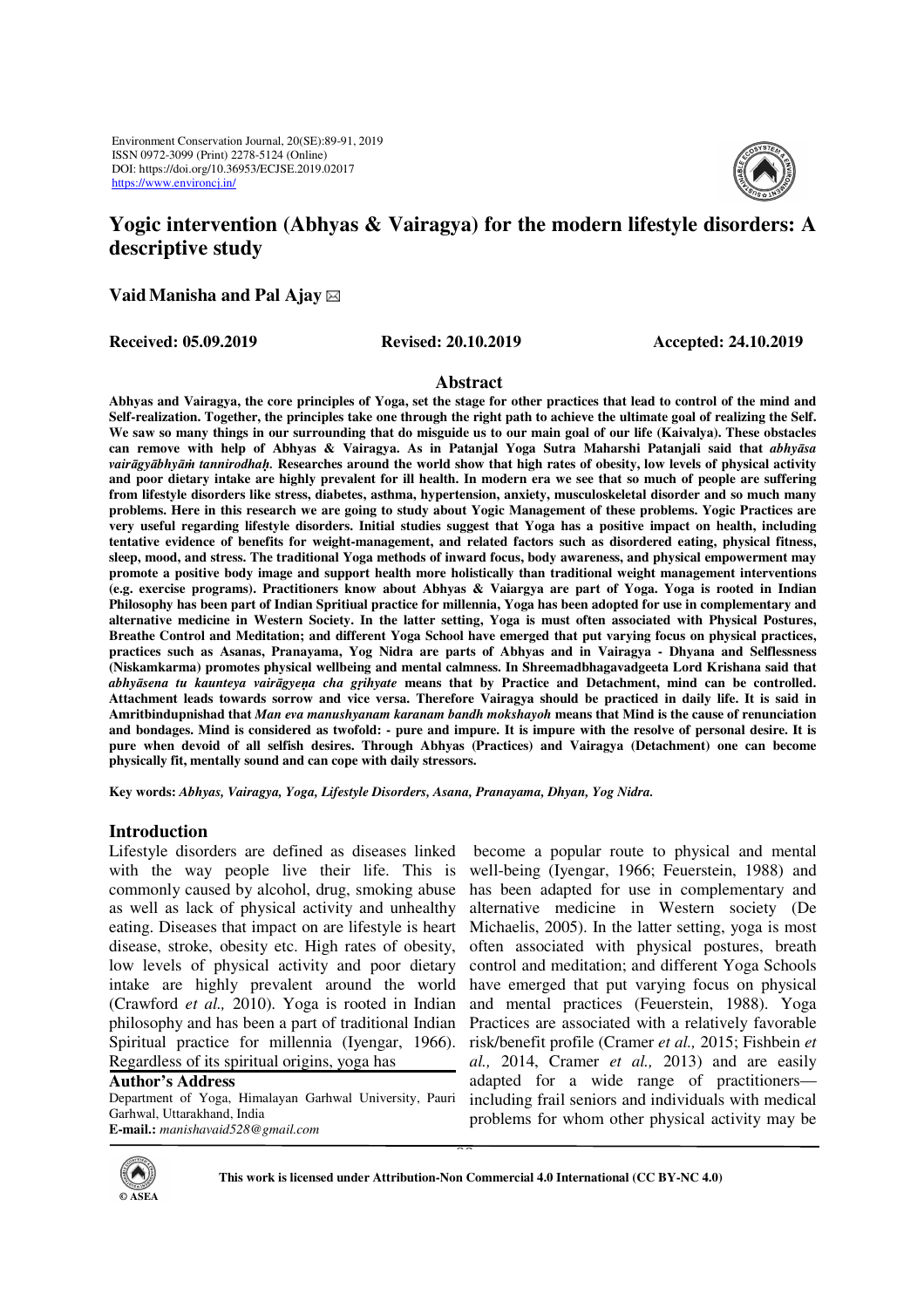difficult. The American public uses Yoga not only to maintain wellness, and but also to treat specific health conditions (Saper *et al.,* 2004, Birdee *et al.,* 2008, Upchurch *et al.,* 2010, Holden *et al.,* 2015, Stussman *et al.,* 2012, Cramer *et al.,* 2015).

### **Abhyas and Vairagya**

Literally the two words translate to "practice" and "non-attachment" respectively. In another literal translation "Abhayas" means "Passion" and "Vairagya" means "Dispassion", but both the words have much deeper meaning in the Hindu Philosophy of Yoga. These are the two core principles on which the whole system of Yoga is based on. It is through these two principles that a person can control over his body and mind and realize his true self.

 Abhyas and Vairagya, the core principles of Yoga, set the stage for other practices that lead to control of the mind and Self-realization. Together, the principles take one through the right path to achieve the ultimate goal of realizing the Self. We saw so many things in our surrounding that do misguide us to our main goal of our life (Kaivalya). These obstacles can remove with help of Abhyas & Vairagya. As in Patanjal Yoga Sutra Maharshi Patanjali said that *abhyāsa vairāgyābhyāṁ tannirodhaḥ and* maharshi vyas said that the mind riverlike flows both ways; it flows for good, and it flows for evil. That which flows towards the heights of Isolation through the valley of Discrimination is said to 'flows for good'; while that which flows towards the birth and rebirth, through the valley of Non-discrimination is said to 'flow for evil'. Dispassion serves to attenuate the flow through worldly object and the Practice of Discrimination serves to enliven the flow through Disriminative Wisdom. In this way the 'inhibition of the functions of the mind' is dependent upon both Practice and Dispassion (Gupta, 2015).

Now let's understand the two principles -- 1) **Abhyas**: Abhyas means persistent effort to attain and maintain a state of physical, mental and spiritual tranquility. To become well established, this needs to be done for a long period of time regularly. Abhyas means action that is done without interruption, without feeling bored or dispassion. This is applicable not only during the Yoga Asana/Pranayama Practice, but to everyday action that you do.

Abhyas also means to be mindful of our actions. It reminds us that for our Practice to be effective, we must always be intensely present and passionate to what we're doing and not do it half-heartedly. Eventually, such resolute, vigilant enterprise while doing Yoga will reflect in everything we do in daily life and we will become more focussed and effective in our daily life. 2) **Vairagya:** Vairagya means letting go of things like too much materialistic attachments, fear, paranoia, ego, false sense of superiority or inferiority, revenge or things that are beyond human control. This isn't to say we have to abandon our possessions, friends, or beliefs; we just have to recognize their transitory (non-permanent) nature and be ready to surrender them at the appropriate time.

#### **Life-Style**

By definition, life-style is about a way of living of individuals, families (households), and societies, which they manifest in coping with their physical, psychological, social and economic environments on a day-to-day basis(Definition of Lifestyle. [http://www.businessdictionary.com/definition/lifes tyle.html.], Tol *et al.,* 2011). The quality of lifestyle has a great impact on the daily function of a person. Health experts believe that healthy life-style is fundamental for health promotion of communities (Tol *et al.,* 2011).

Practitioners know about Abhyas & Vairagya are part of Yoga. Yoga is rooted in Indian Philosophy has been part of Indian Spritiual practice for millennia; Yoga has been adopted for use in complementary and alternative medicine in Western Society. In the latter setting, Yoga is must often associated with Physical Postures, Breathe Control and Meditation; and different Yoga school have emerged that put varying focus on physical practices, practices such as Asanas, Pranayama, Yog Nidra are parts of Abhyas and in Vairagya - Dhyana and selflessness (Niskamkarma) promotes physical wellbeing and mental calmness. In Shreemadbhagavadgeeta Lord Krishana said that *abhyāsena tu kaunteya vairāgyeṇa cha gṛihyate* means that by Practice and Detachment, mind can be controlled. Attachment leads towards sorrow and vice versa. Therefore Vairagya should be practiced in daily life. It is said in Amritbindupnishad that *Man eva manushyanam karanam bandh mokshayoh* means that Mind is the cause of renunciation and